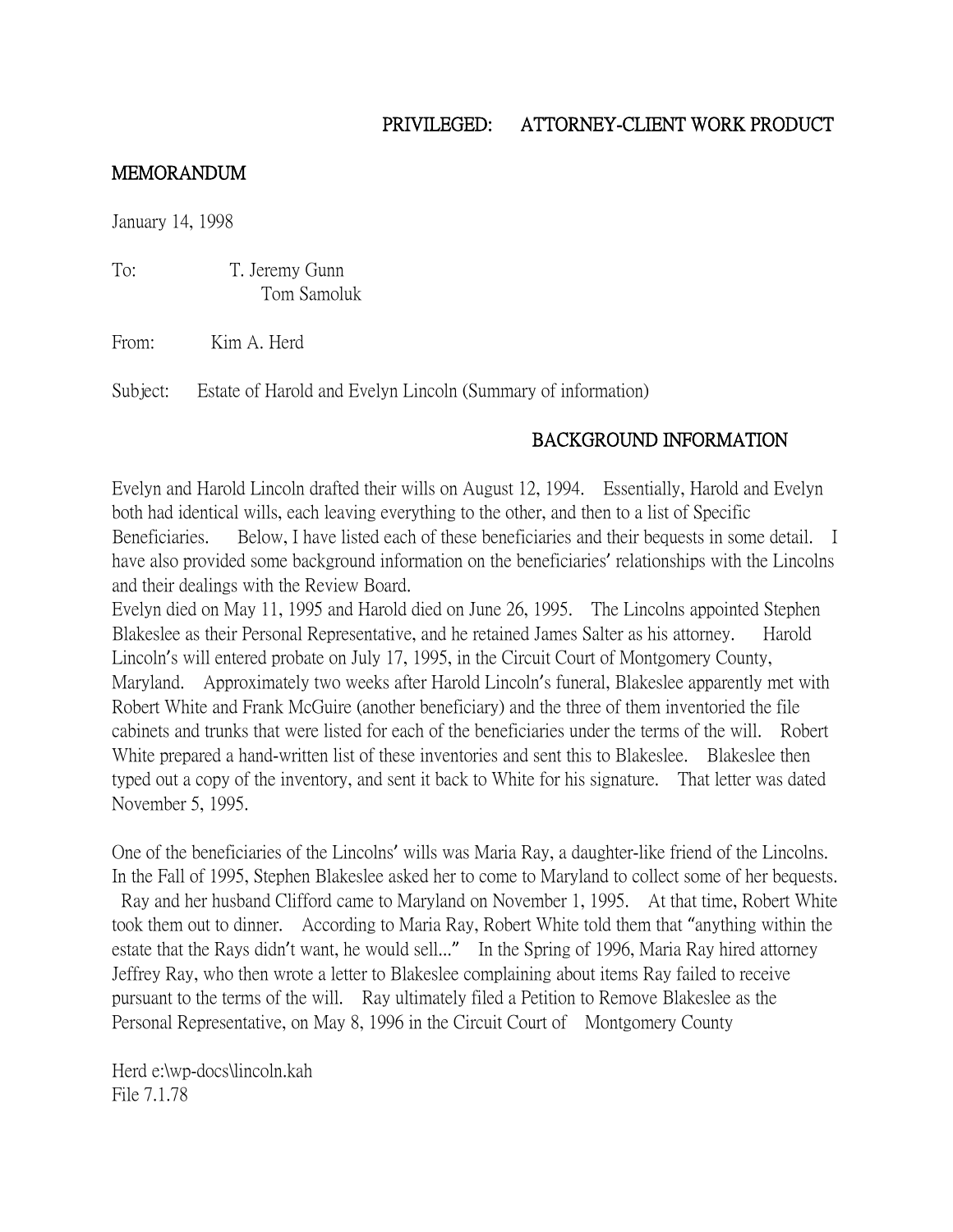Court. On May 23, 1996, the Court set a hearing date for December 20, 1996.

In addition, Robert White filed suit against Maria and Clifford Ray on December 5, 1996, in U.S. District Court in Baltimore, MD. In his pleadings, White alleged that the Rays removed "items of Kennedy memorabilia" that were rightfully his under the terms of Lincoln's will. White also alleged that Maria Ray had informed Blakeslee about the items she had removed, and that when White asked Blakeslee to retrieve these items from Ray, he failed to do so.

Present at the court hearing in Montgomery County Circuit Court on December 20, 1996 were Stephen Blakeslee, Robert White, Maria Ray, Clifford Ray and their attorneys. The parties reached a settlement, the relevant terms of which are as follows: (1) that Stephen Blakeslee resign as Personal Representative and be replaced by Maria Ray (2) that all inventories, information report, and first account be approved as filed (3) that all parties including Maria Ray, Clifford Ray, Stephen Blakeslee, Jr. and Robert White shall not disclose to any other person the terms of the separate agreement between the parties. The court then sealed this separate agreement, and filed a Memorandum dated 12-20-96 which ordered the exhibit sealed. In a subsequent conversation I had with the Register of Wills (1-15-98), she stated that this procedure of sealing an exhibit was highly irregular. Another employee of the Register of Wills' office also stated that she has only seen this happen once before. According to this employee's recollection, the attorneys all met in chambers during a session which was not recorded, and reached an agreement. The parties then requested that the terms of this agreement by sealed, and the presiding judge granted their request.

The Review Board sent letters to each of the beneficiaries on February 5, 1997, explaining the Board's mandate and asking for them to assist us in determining whether they had any assassination records. Review Board staff was able to talk with most of these individuals. Their comments are summarized below.

#### BENEFICIARIES

# 1. John F. Kennedy Library Boston, MA

 Bequests: File Cabinets labeled "BS" and "NY "to be shipped to the Library intact for such purposes as the said Library shall determine."

# 2. University of Pittsburgh Attn: James Knox, Irish Room

Bequests: Presidential and United States Flags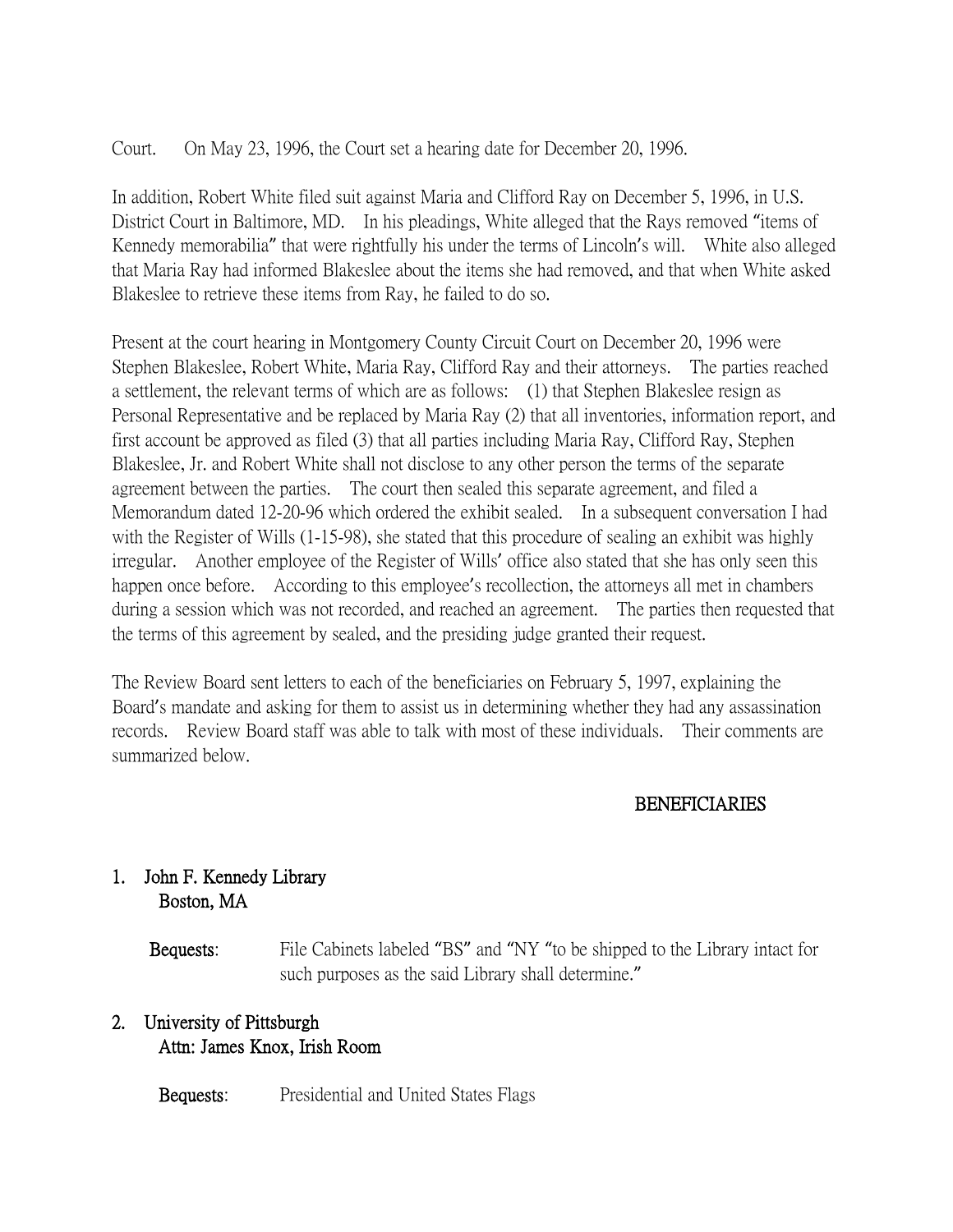## 3. Ms. Lisa Dale Norton Manzanita, Oregon

- Bequests: File Cabinets labeled "LM" "BFE" and "DA"
- Background: Niece of Evelyn Lincoln. She received only "Norton family" related items such as photos, etc. Norton visited the Kennedy Library in approximately April, 1996, when Megan Denoyers showed her a box filled with Evelyn's diaries.

# 4. Judge William H. Norton Osceola, NE

- Bequests: Trunks labeled "GE" "SJ" "NAL" "to be shipped to him intact." Also received a portion of Colorado Real Estate
- Background: Told Review Board staff he was "a close relative" of Evelyn Lincoln. He received three trunks from the Estate. He hadn't opened them and planned to open them in front of his local sheriff. Believes most of the items would be family-related.

Stated that Harold Lincoln told him that Evelyn Lincoln burned a lot of papers prior to her death.

# 5. Ms. Karen Ferguson Baltimore, MD

- Bequests: Trunk labeled "MPS" to be "shipped to her intact." Glassware and Real Estate.
- Background: Review Board staff attempts to interview her unsuccessful.

#### 6. Mr. Frank McGuire Bethesda, MD

 Bequests: File Cabinets marked "OI" and "QA" and trunks marked "W" and "CLC" (containing films and tapes) to be delivered to him intact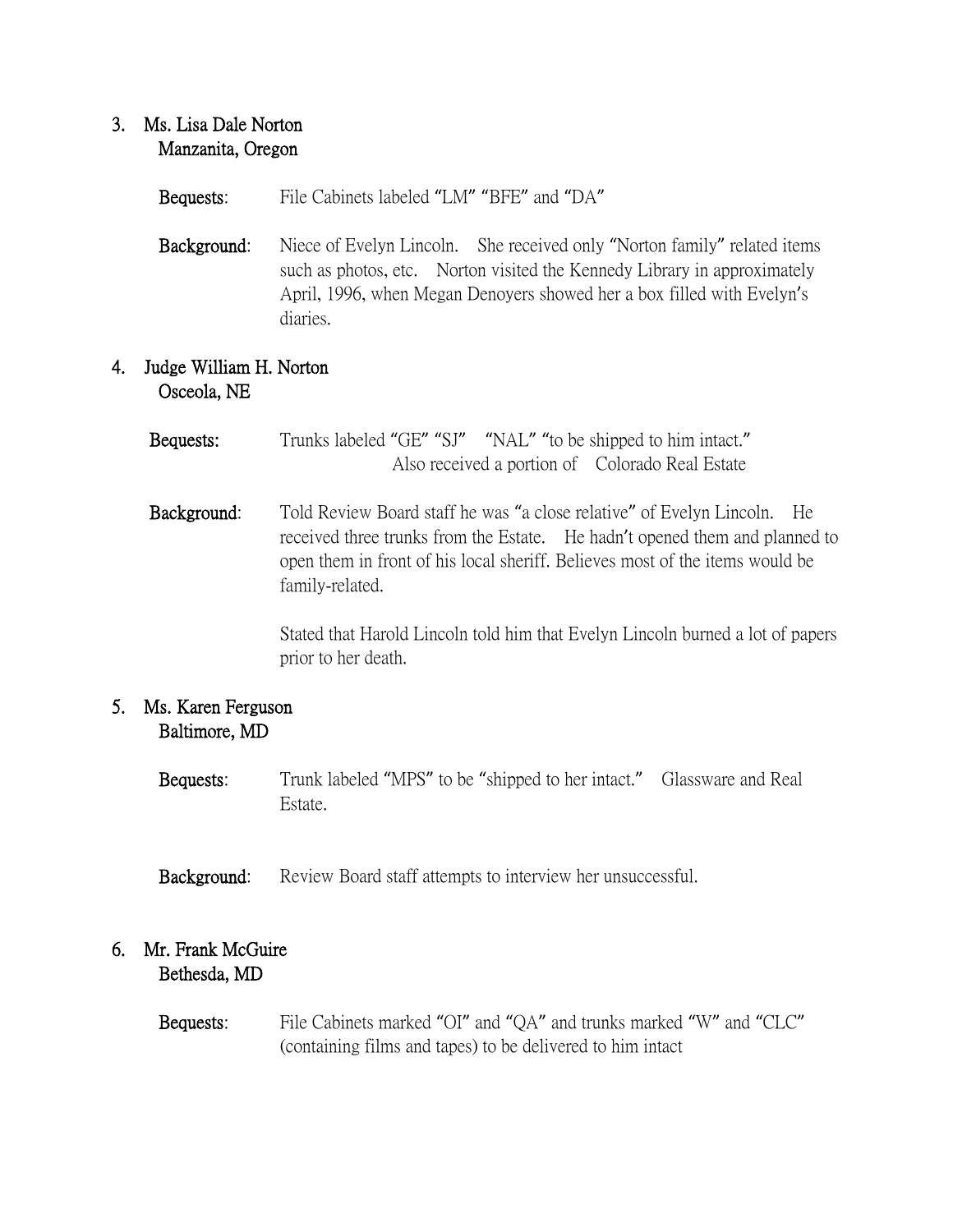All future rights, benefits, income royalties, or other interests, of any kind, related to and flowing from, or connected with books authored by Evelyn Maurine Lincoln,

Miscellaneous other property (NBR) and cash

Named as Alternate Personal Representative

 Background: Told Dave Montague he was "Alternate Executor" of the Lincolns' estate, and the "literary heir" to Evelyn's writings. Also stated that he has the manuscript from Evelyn Lincoln's first work, as well as the novel she tried to publish. He also has "courtesy copies" of tapes from JFK interviews and programs.

> McGuire is a writer and speaker who was a reporter during the JFK administration. He has also served as a consultant to CBS on terrorism and has lectured at the FBI Academy.

# 5. Mr. Robert L. White Catonsville, MD 21228

| Bequests:   | File Cabinet labeled "ES" to "be shipped to him intact"                                                                                                                                                                                                                                                                                                                                                                                                                    |
|-------------|----------------------------------------------------------------------------------------------------------------------------------------------------------------------------------------------------------------------------------------------------------------------------------------------------------------------------------------------------------------------------------------------------------------------------------------------------------------------------|
|             | "Kennedy memorabilia, such as brief case, signing table, rocker and<br>stereo, to be delivered to him"                                                                                                                                                                                                                                                                                                                                                                     |
| Background: | First contact was on January 27, 1997, by Brian Rosen and Dave Montague.<br>White was initially cooperative and stated he wanted to talk in person rather<br>over the phone.                                                                                                                                                                                                                                                                                               |
|             | Next conversation was with White's attorney, David Glassman on January 27,<br>1997. On January 29, 1997, Glassman called again and stated that White<br>was not in possession of any assassination related material. In a letter dated<br>February 24, 1997, David Glassman again stated that "White did not receive<br>nor was he in possession of any assassination-related artifacts and/or<br>memorabilia originating from the Lincoln will or from any other source." |
|             | On April 10, 1997, White and Glassman met with Brian Rosen and Dave<br>According to White, after Evelyn Lincoln's death, Mr. Lincoln<br>Montague.                                                                                                                                                                                                                                                                                                                          |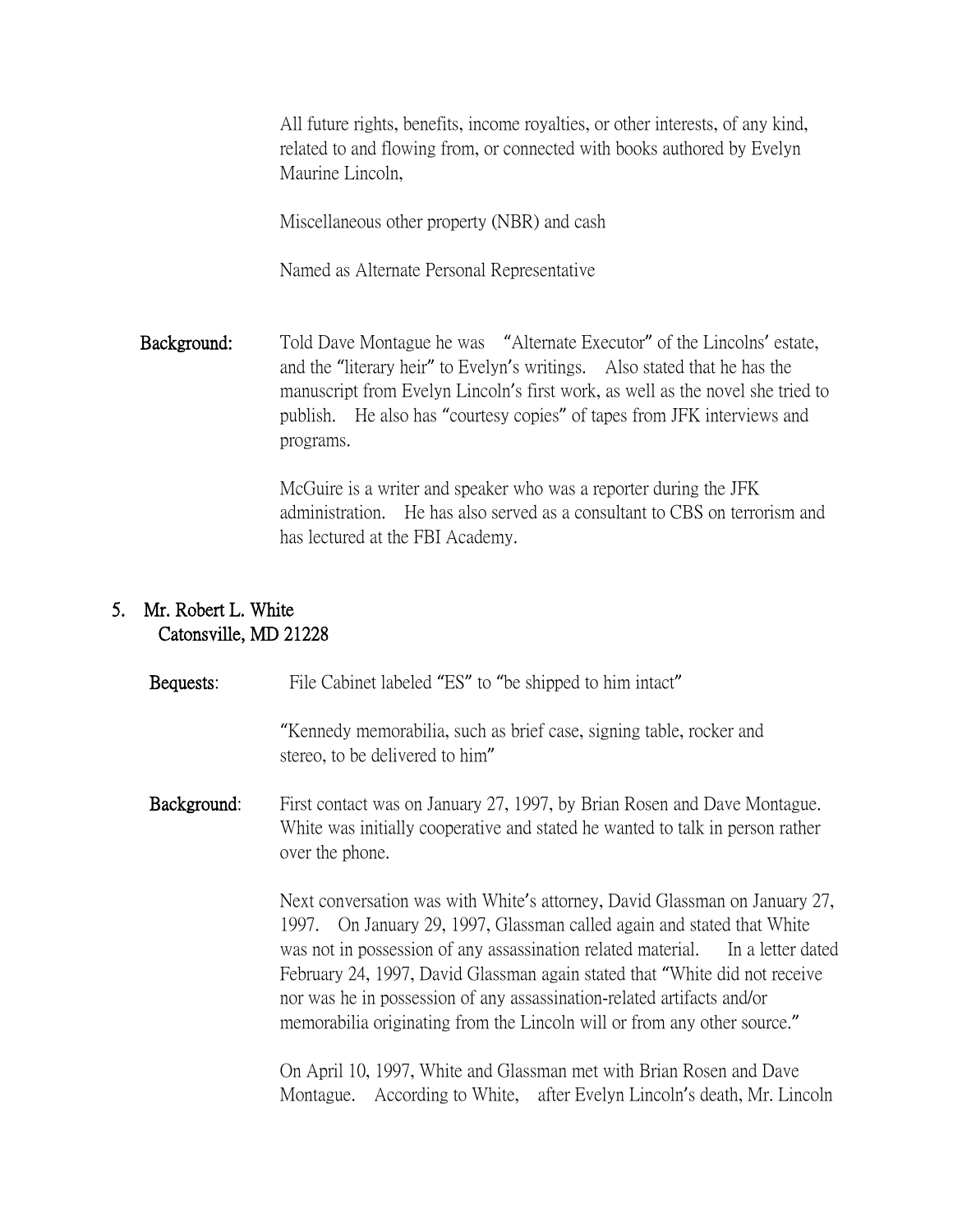showed White where the file cabinets were located in the Lincolns' apartment, but they were unable to open any of the combination locks that sealed the cabinets. Approximately two weeks after Harold Lincoln was buried, White viewed the contents of all the trunks and file cabinets with Stephen Blakeslee and Frank McGuire. This was done at Blakeslee's request, for the purpose of creating an inventory and appraisal of the estate. Mr. White described his review of the contents of the trunks and cabinets as a "cursory inspection." He stated that he opened all the trunks and cabinets but only "eyeballed" individual items, most of which were in piles or files, and that he did not sort through them. White stated that soon after the inspection he forwarded his notes and blank business stationary to Blakeslee, who created the final letter, inventory and appraisal. White merely signed the papers at Blakeslee's request. White claims that Blakeslee changed the nomenclature system for the file cabinets from letters to numbers. White stated that his inventory did not reveal any items related to the assassination, other than the diaries or appointment books that went to the JFK Library. He described the diaries as day journals with red covers packed together in a single, average-sized box. During this conversation, White stated that he was afraid that the Rays removed several boxes with items before returning to Florida.

# 6. Mr. Stephen G. Blakeslee, Jr. Berryville, VA

#### Bequests: File Cabinet "AE"

Lincolns' wills named him Personal Representative

 Background: ARRB first made contact with Blakeslee on January 9, 1997. He had been personal friends with the Lincolns for many years. He told Dave Montague that Robert White is a collector of JFK memorabilia and is attempting to establish a (type of) JFK museum in Annapolis, MD, According to Blakeslee, White has approximately 100,000 plus items in his collection. Blakeslee described White as "a nice guy" who may be a useful contact for the Board for assassination records. With regard to the distribution of the will, Blakeslee stated that he followed the will to the letter and shipped material "without really analyzing the contents," to the beneficiaries. Blakeslee gave White approximately one file cabinet and maybe a trunk. Blakeslee also stated that he still has a file cabinet which he is inventorying and is not comfortable stating isn't JFK material.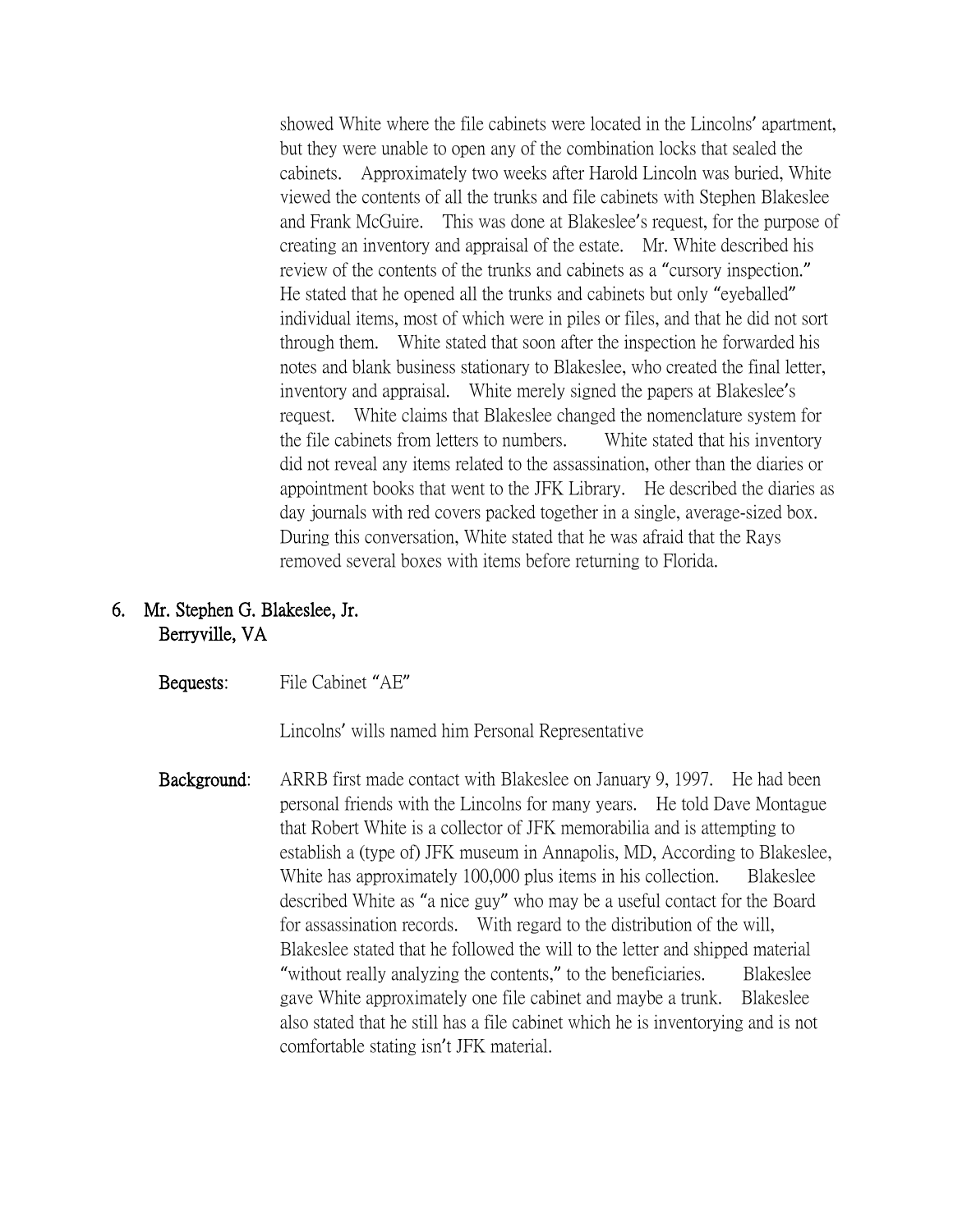On April 2, 1997, Review Board staff again had a telephone conversation with Blakeslee. During that interview, Blakeslee stated that he had received one four-drawer file cabinet from the Lincolns. He stated that he would conduct a thorough examination of the materials and get back to Brian Rosen as soon as possible. It is unclear from the available reports, whether he ever did get back to the Review Board. According to Blakeslee, his review of the contents of the estate was very cursory and was done to the extent necessary to transfer the items to the correct beneficiary. He confirmed that both he and Frank McGuire were present at the inventory and appraisal conducted by Robert White.

On May 22, 1997, Review Board staff again telephoned Blakeslee for the purpose of following up on statements made by Robert White and Maria Ray. During this conversation, Blakeslee stated that he had two appraisals done for the estate. The first, by Stephanie Kenyon, did not involve the contents of the trunks or file cabinets (but rather dealt with household furniture, china, glassware, etc.). The other one was prepared by White. Blakeslee confirmed White's statement that Blakeslee prepared the typed version of White's inventory (using White's original notes) and then submitted it to White for his signature. Blakeslee stated that he would look for White's original notes. Blakeslee stated that Ray took a few items back to Florida, but not numerous boxes as alleged by White.

#### 7. Goodwill Industries

#### Bequests: Linens and clothing.

#### 8. Mr. James Norton Ericson, NE

Bequests: Colorado Real Estate

Review Board has not made contact with him, since he was not the beneficiary of any items relevant for our purposes.

# 10. Ms. Maria Ray and Mr. Clifford Ray Cocoa Beach, FL

Bequests: Residual Beneficiaries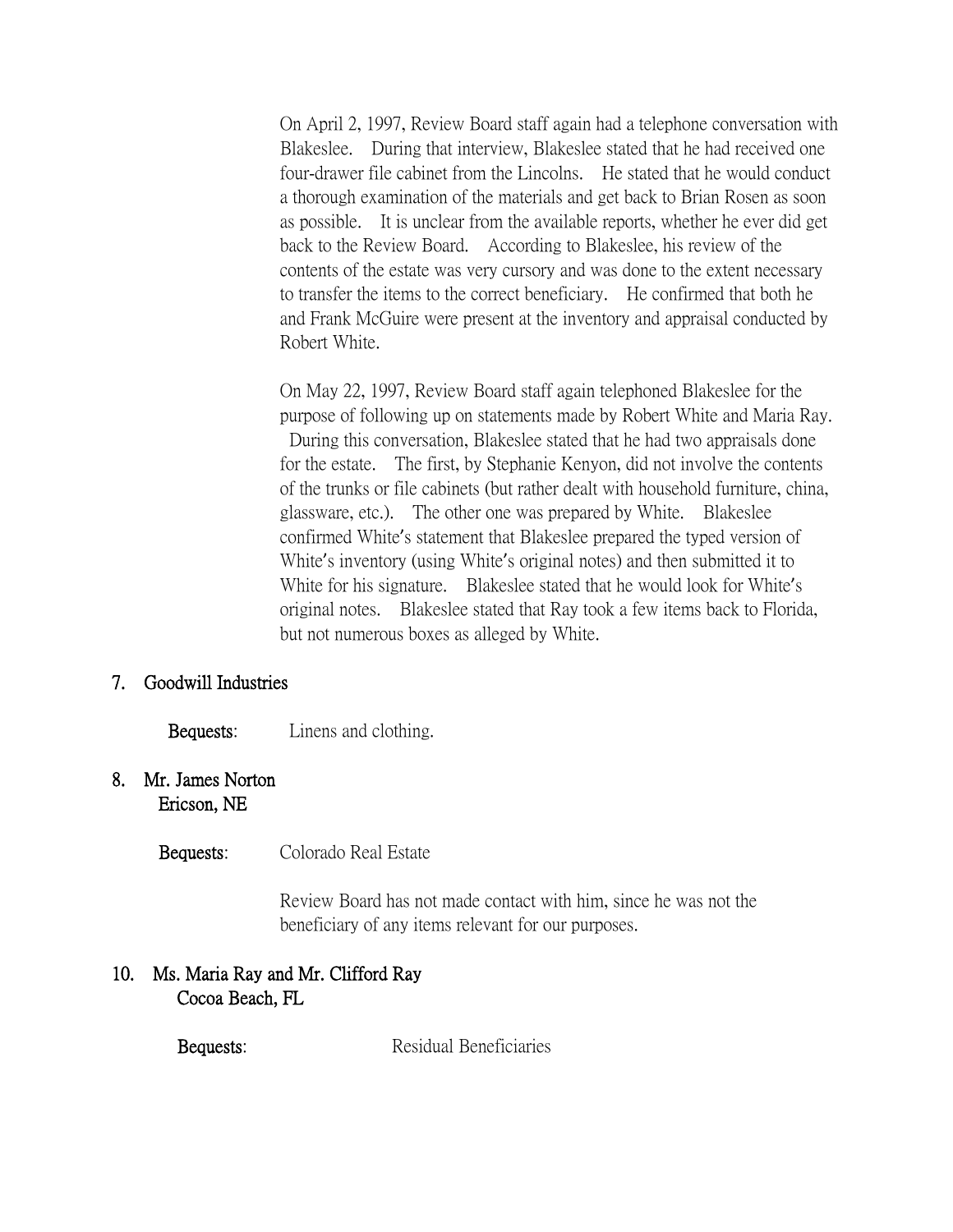Background: Maria Ray has been very reluctant to cooperate with the Review Board. On April 17, 1997, Dave Montague and Brian Rosen spoke with Ray and she told them that she was skeptical about the Review Board's legitimacy, and was afraid to violate any court orders by speaking with the Board. Ray did state however, that she had received two boxes of material, and pieces written about the assassination "might be related." She then stated that these materials were "already public." Ray denied that she had access to any open trunks or file cabinets. Ray also claimed she has no first hand knowledge of any other beneficiaries' material. She then referred Dave and Brian to her attorney, John Noble.

> Ray and Noble again spoke with Brian and Dave on May 16, 1997. At the end of the conversation, she stated that she did not want to talk with the ARRB anymore unless needed. During the conversation, she stated that she had met the Lincolns in about 1973 when she was a teenager. She became like an adopted daughter to the Lincolns. At one point, while Evelyn Lincoln was still living, Ray saw two file cabinets that had a note saying they should go to the Kennedy Library. Ray did not see or know the contents of these cabinets.

Ray reported that after Blakeslee had White's inventory made, Blakeslee called Ray and asked her to visit Maryland to view the estate. Ray told Blakeslee she didn't want to visit, but he told her she needed to because "it would be too much work for him to box things himself for her." Ray did travel to the Lincoln's apartment on November 1, 1995. At that time, she met with Blakeslee and he gave her a key. She also stated that White took her and her husband out to dinner. On that occasion, White told the Rays that anything within the Estate the Rays didn't want, White would sell.

Ray stated that she didn't have access to any trunks or file cabinets and has no idea what others received. The file cabinets were kept locked, and Blakeslee had the keys. Ray did not receive any materials from White's inventory. By the time Ray became administrator of the Estate, all the materials had been distributed. Harold Lincoln told Maria Ray that Evelyn Lincoln had destroyed the diaries.

NOTE: Both wills contain a clause which states as follows: "All of my household furnishings in my apartment at the time of my death, such as, furniture, decorative accessories,.....and Kennedy memorabilia should be put up for sale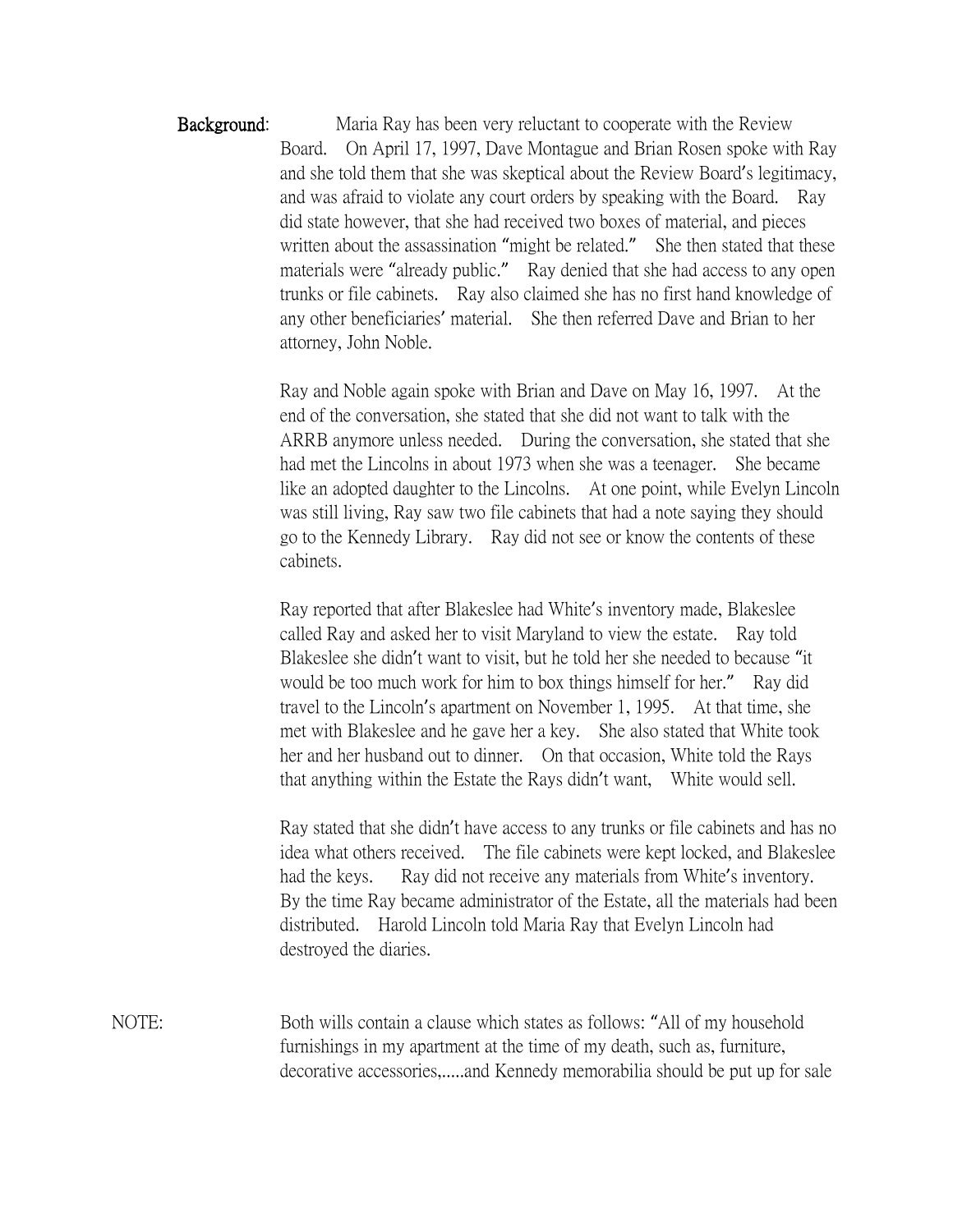|                 | by a reputable company engaged in handling Estate Sales selected by my<br>personal representative or her or his designee."                                                                                                  |
|-----------------|-----------------------------------------------------------------------------------------------------------------------------------------------------------------------------------------------------------------------------|
| TIME LINE:      |                                                                                                                                                                                                                             |
|                 | Aug. 12, 1994 Last Will and Testament drafted by Evelyn and Harold<br>Lincoln                                                                                                                                               |
| May 11, 1995    | Evelyn Lincoln Dies                                                                                                                                                                                                         |
|                 | June 26, 1995 Harold Lincoln Dies                                                                                                                                                                                           |
|                 | July 17, 1995 Petition for Probate of Harold Lincoln's Will Filed in Montgomery County, MD                                                                                                                                  |
| Representative  | James W. Salter listed as attorney<br>Stephen Blakeslee, Jr. listed as Personal                                                                                                                                             |
|                 | Aug. 5-14 '95 Around this time, White, Blakeslee and Frank McGuire inventory<br>the Lincolns'<br>file cabinets and trunks                                                                                                   |
|                 | Aug. 14, 1995 Certificate of Publication - Gazette                                                                                                                                                                          |
|                 | Oct. 13, 1995 Stephanie Kenyon (hired by Blakeslee) to appraise the personal property (excluding<br>any items in the file cabinets)<br>(Amount is $$6,160$ )                                                                |
|                 | Oct. 17, 1995 Inventory filed (Amount - \$342,517)                                                                                                                                                                          |
| Oct. 18, 1995   | Montgomery County Register of Wills sends James Salter notice<br>regarding items which needed completion, including the need for an amended<br>schedule in the event the initial figure of \$159,650 is no longer accurate. |
| 1, 1995<br>Nov. | Maria and Clifford Ray arrive in Maryland and stay at the Lincoln's<br>White takes the Rays out to eat and allegedly says that<br>apartment.<br>anything within the estate the Rays didn't want, he would sell              |
| 9, 1995<br>Nov. | Date of White's Letter of Appraisal to Blakeslee<br>Values the contents of Trunks and File Cabinets at \$159,650                                                                                                            |

Nov. 15, 1995 Blakeslee and Salter estimate cash, life insurance and bank accounts at \$142,289.29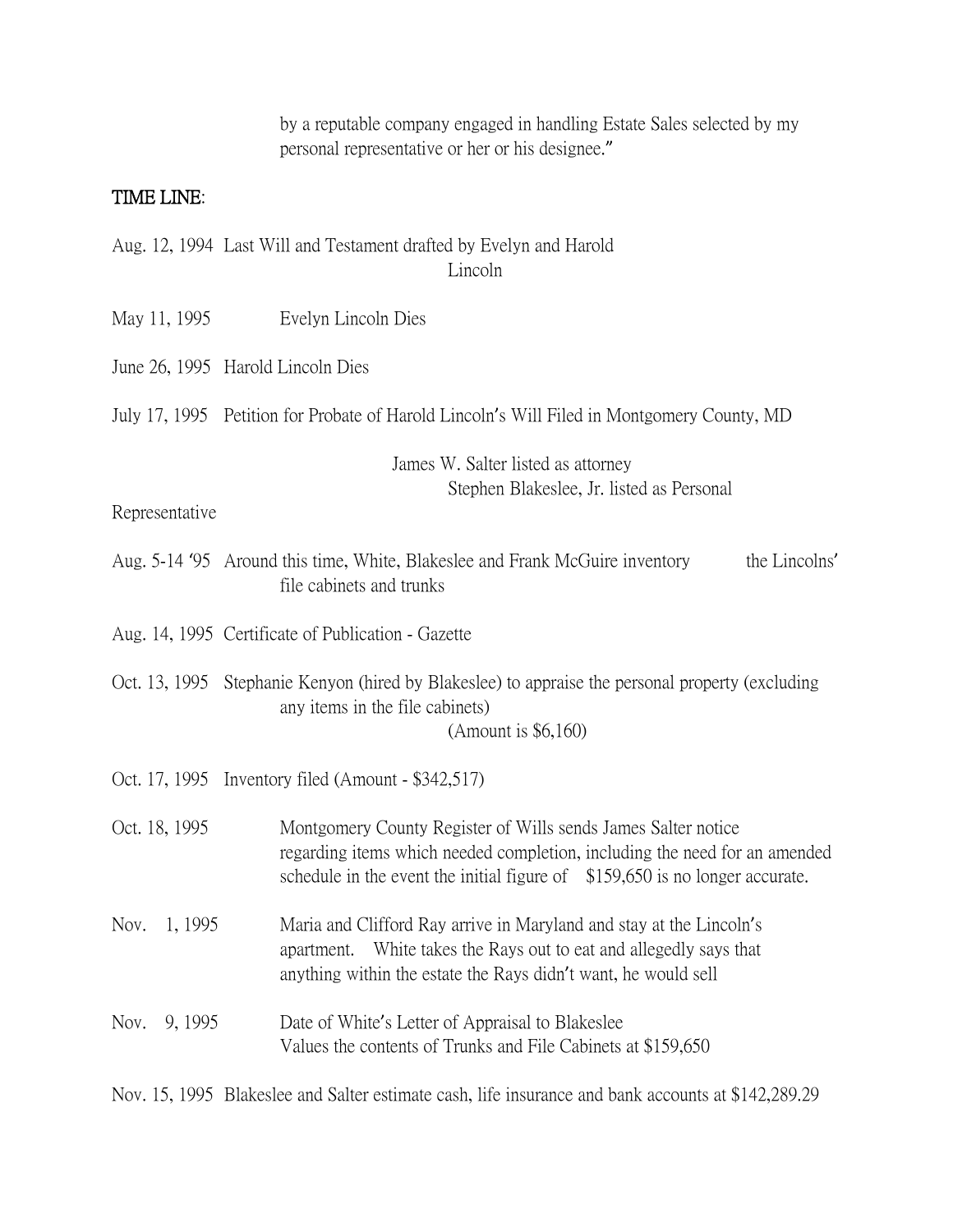- Feb. 14, 1996 Amended Inventory Filed (\$342,599)
- Mar. 26, 1996 Letter from Jeffrey Ray (Maria Ray's Attorney) to Blakeslee claiming that Maria Ray did not receive: (1) African made stool; (2) Mrs. Lincoln**'**s wooden desk name plate and (3) Silver plated, wooden calendar displaying the month of the President**'**s October Cuban missile crisis.
- April 17, 1996 First Interim Account filed
- April 17, 1996 Blakeslee files Petition for Partial Payment of Fees and Commissions in the Circuit Court of Montgomery County, MD
- April 18, 1996 Jeffrey Ray, Esq., files formal notice that he is the Rays' Attorney
- May 1, 1996 Ray files Exception to Blakeslee's Petition for Partial Payment of Fees and Commissions in Montgomery County
- May 8, 1996 Maria Ray files Petition for Removal of Personal Representative and Objection to Inventory and Accounting.
- May 23, 1996 Montgomery County Court sets hearing date for Dec. 20, 1996
- Oct. 15, 1996 Second Interim Account
- Oct. 28, 1996 Jeffrey Ray files Motion to Withdraw as Counsel
- Nov. 7, 1996 John Noble and Fred Goldman file formal notice that they are the new attorneys for Maria and Clifford Ray
- Dec. 3, 1996 Court allows Jeffrey Ray to withdraw
- Dec. 5, 1996 White files suit in Baltimore, MD against Maria and Clifford Ray claiming that the Rays removed JFK memorabilia from the Lincolns' home during their stay on November 1, 1995.
- Dec. 16, 1996 Blakeslee files his opposition to Ray's petition to remove him and contest the inventory and accounting
- Dec. 20, 1996 Hearing held in Montgomery County Circuit Court. Initial presiding judge is Judge Donohue, who reveals that he knows Blakeslee socially, and ultimately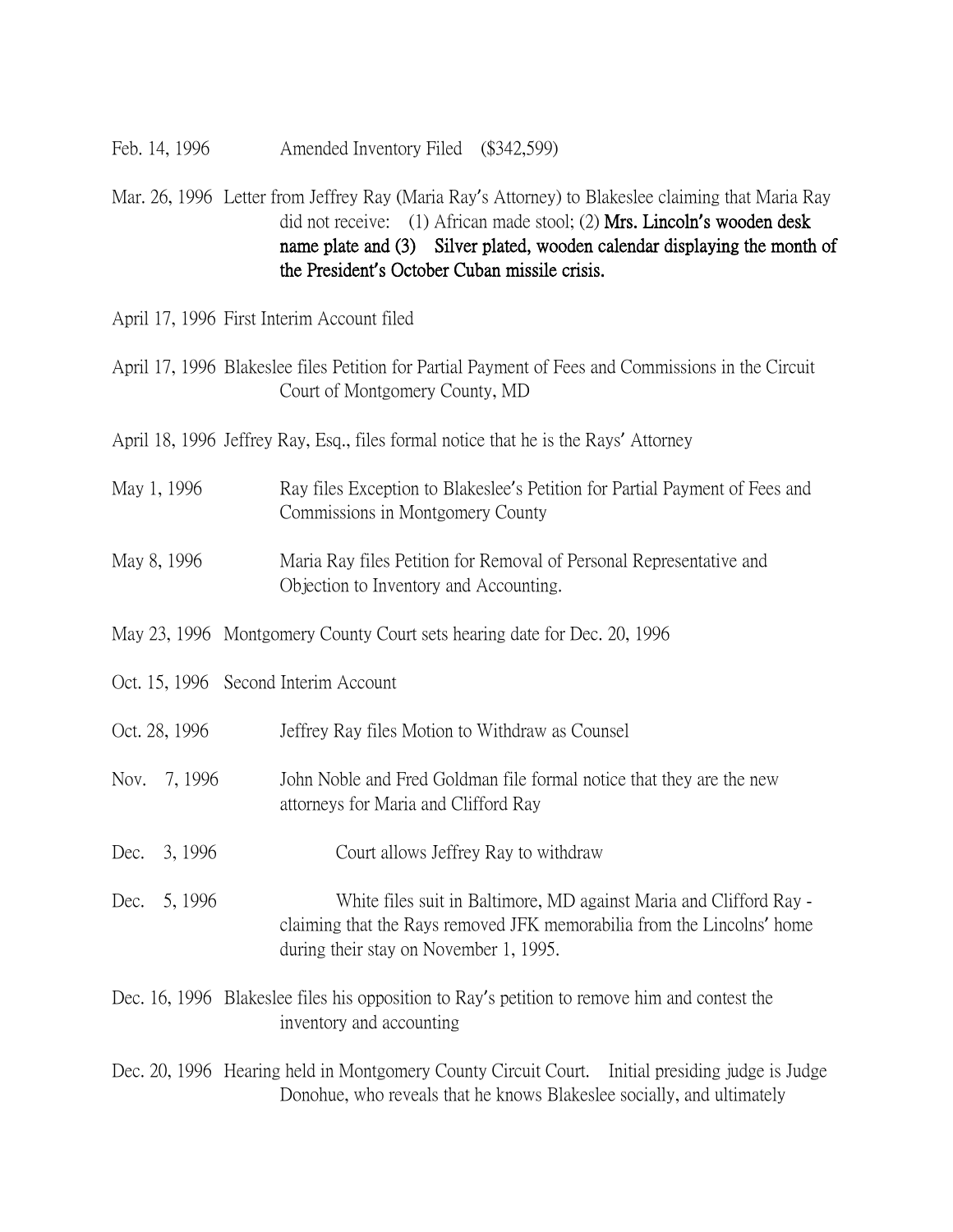|                                        | recuses himself. New judge is<br>The Honorable Anne S. Harrington.<br>Parties reach a settlement, and a Consent Order is filed.                                                                                                                              |  |
|----------------------------------------|--------------------------------------------------------------------------------------------------------------------------------------------------------------------------------------------------------------------------------------------------------------|--|
|                                        | Settlement Terms:                                                                                                                                                                                                                                            |  |
|                                        | (1) James Slater removed as counsel and replaced by John Noble                                                                                                                                                                                               |  |
|                                        | (2) Blakeslee resigns and Maria Ray is appointed new Personal Rep.                                                                                                                                                                                           |  |
|                                        | (3) All inventories, information report and first account are<br>approved<br>as filed.                                                                                                                                                                       |  |
|                                        | (4) Blakeslee ordered to turn over all estate-related documents to<br>Maria Ray                                                                                                                                                                              |  |
|                                        | (5) Consent Order states that Maria Ray, Clifford Ray, Stephen<br>Blakeslee and Robert White and their counsel shall not disclose<br>to<br>any other person, the terms of a separate agreement between<br>the<br>parties which shall be sealed by the court. |  |
|                                        | (6) Judge Harrington files a Memorandum requesting a sealed<br>exhibit to be filed (the terms of the agreement between the parties).                                                                                                                         |  |
|                                        |                                                                                                                                                                                                                                                              |  |
| Dec. 20, 1996                          | White Dismisses his Complaint against the Rays.                                                                                                                                                                                                              |  |
| Feb. 5, 1997                           | Review Board sends letters to beneficiaries                                                                                                                                                                                                                  |  |
| Sept. 18, 1997 First and Final Account |                                                                                                                                                                                                                                                              |  |
| Oct. 6, 1997                           | Petition for Attorney's Fees                                                                                                                                                                                                                                 |  |
|                                        | Nov. 13, 1997 Order of Court passing final account dated 11-7-97 (Gross Estate \$362,044.51) (Judge<br>Rupp)                                                                                                                                                 |  |

Nov. 13, 1997 Order of Court granting \$3,900 in fees